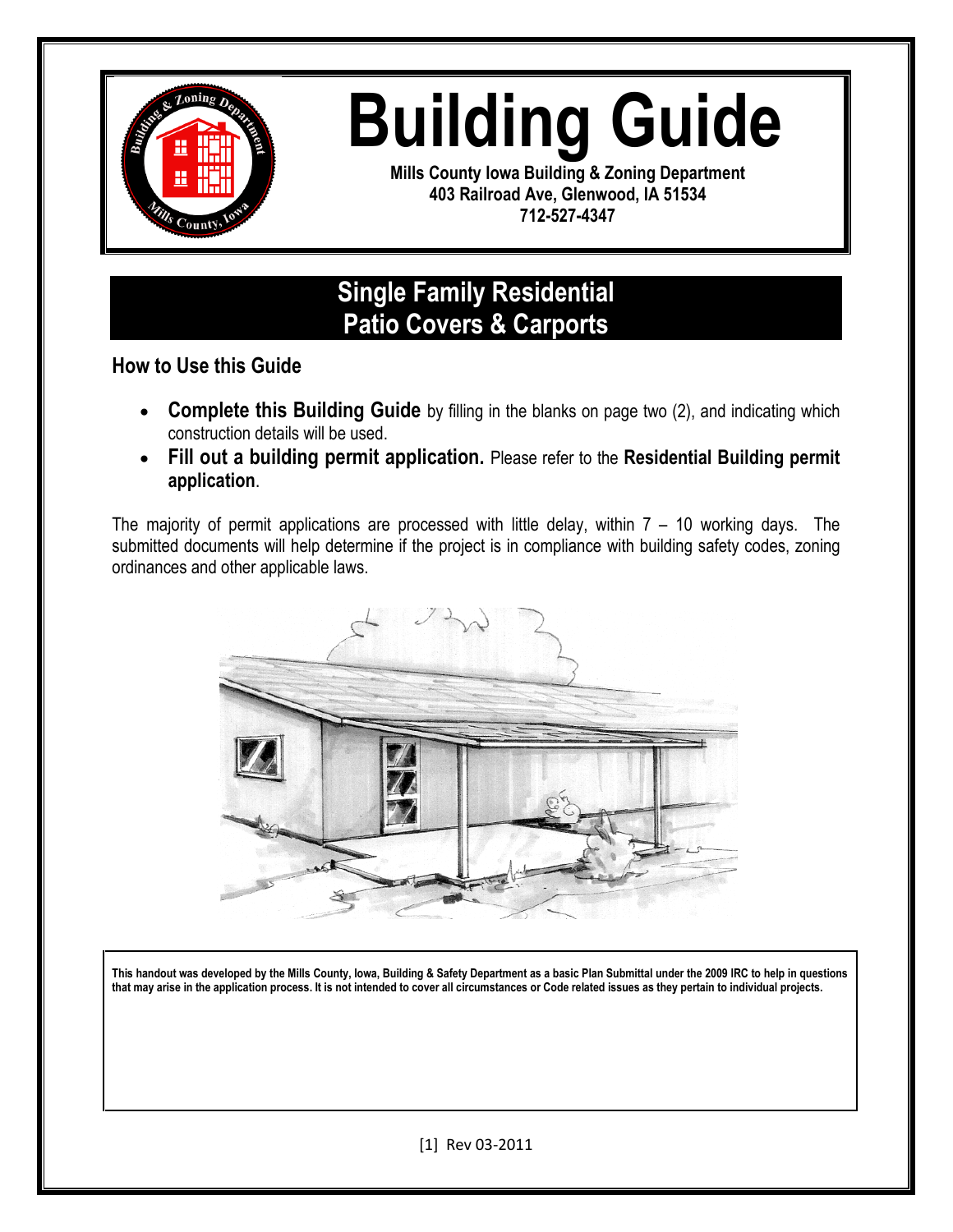# Single Family Residential Patio Covers & Carports

#### **Directions**

**1)** Fill in the blanks with dimensions and materials which will be used to build the structure.

**2)** Indicate in the boxes which details from page 3 will be used. Please note if any of the sides of your carport addition are closer that 5'- 0" to the property line, that side of the carport must be enclosed with a solid one (1) hour fire rated wall as shown in Alternate Details B & C. You must however, keep at least two (2) sides of the carport open to conform to the building code requirements. Planning & Zoning approval is required.

**3)** Roofing to be installed per manufacturer's instructions, including low slope application and required inspections.